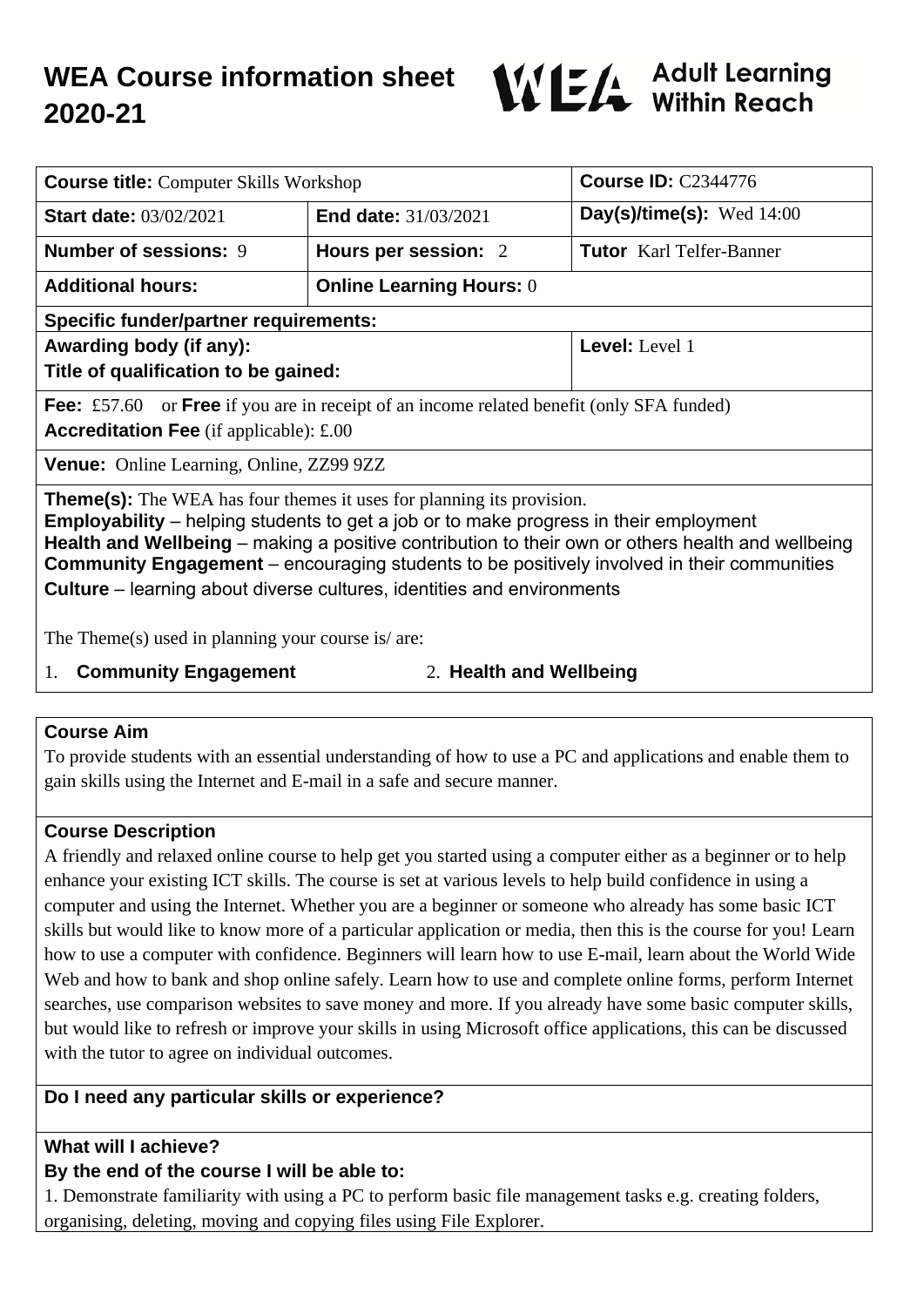2. Use the Internet to navigate the World Wide Web, including using various web browsers safely.

3. Create and use an E-mail account, sending & receiving E-mail messages, attaching files and organising folders.

- 4. Learn what is meant by E-safety and how to stay safe while online (for online banking or shopping).
- 5. Use a variety of Microsoft Office applications, such as Word and Excel etc.

# **What teaching methods will be used and will there be work outside of the class?**

- The WEA's digital learning platform, Canvas will be used to provide resources or to support lessons, enable assessment, provide learner feedback and for other activities for individuals away from the course. If you want to understand more about our digital learning platform please visit: http://bit.ly/WEAonline

- The WEA tutor will use a range of different teaching and learning methods and encourage you and the group to be actively involved in your learning

- You may be asked to undertake additional work in your own time to support your learning

# **What kind of feedback can I expect from the tutor?**

- You will be able to keep a record of your progress and achievement using photos, audio, text or documents uploaded into the WEA's digital learning platform, WEA Canvas.

- Your tutor will provide written, text and audio feedback recorded in WEA Canvas, WEA's digital learning platform.

- You will be able to keep a digital portfolio of your work on WEA's digital learning platform, Canvas.
- A range of informal activities will be used by the tutor to see what you are learning which may include quizzes,
- question and answer, small projects and discussion
- You will have opportunities to discuss your progress with your tutor
- You will be encouraged to consider other students work and give your opinions and suggestions
- A file of work will be kept which will help to record your progress
- Students should be committed to spending a minimum of four hours to coursework per week.

# **What else do I need to know? Is there anything I need to bring?**

- What you need: You will need an internet connection, speakers, a microphone and a webcam so that you can use our video learning platform, Zoom. If you'd like to understand more Zoom please visit: http://bit.ly/ZoomSpec

- You will also need access to the internet outside of your sessions. You could do this using a smart phone, tablet, laptop or a desktop computer (at home or through a library etc.).

- You will need a personal email address to join the WEA's digital learning platform, Canvas so that you can receive resources, record your progress and achievement and to work with others and share ideas. If you want to understand more about our digital learning platform please visit: http://bit.ly/WEAonline

- It would be helpful if you had access to the internet (Mobile phone, tablet or computer at home or through a library etc.)

## **Pre-course work, reading and information sources**

- You will have access to course resources and links to wider learning through the WEA's digital learning platform, Canvas: http://bit.ly/WEAonline

- No pre reading or pre course work is required